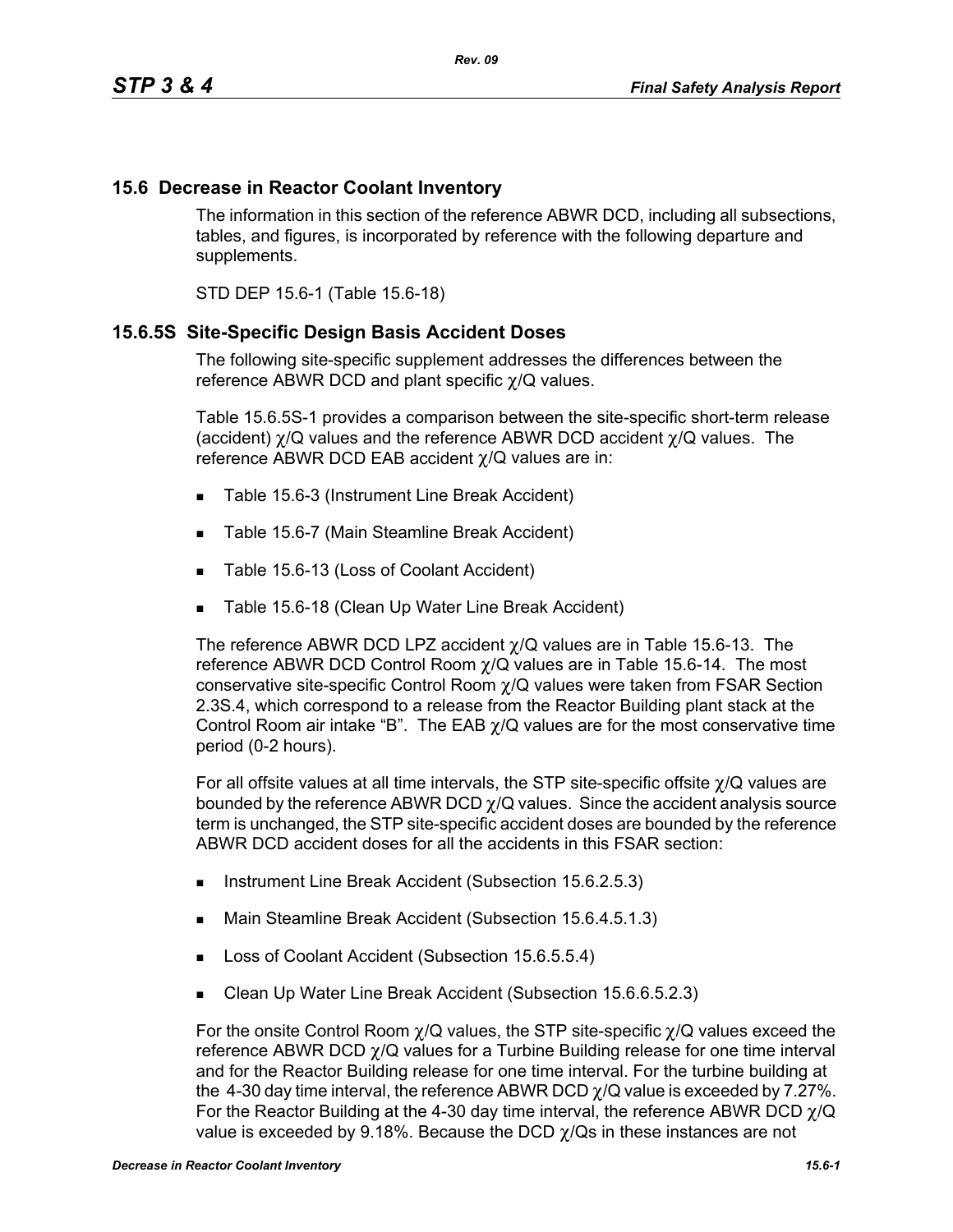bounded by site-specific values, the Control Room site specific radiological consequence analysis is performed.The results for doses are shown in Table 15.6.5S-2. The Control Room doses remain well within the regulatory limits.

## **15.6.7 COL License Information**

### **15.6.7.1 Iodine Removal Credit**

The following site-specific supplement addresses COL License Information Item 15.7.

The design characteristics of the main steamlines, drain lines, and main condenser are the same as specified in the reference ABWR DCD. As a result, the parameters in Table 15.6-8, Items II.D (MSIV leakage) and II.E (condenser data) remain unchanged. Since the iodine credit is a function of these parameters, the STP 3 & 4 iodine removal credit does not deviate from the reference ABWR DCD.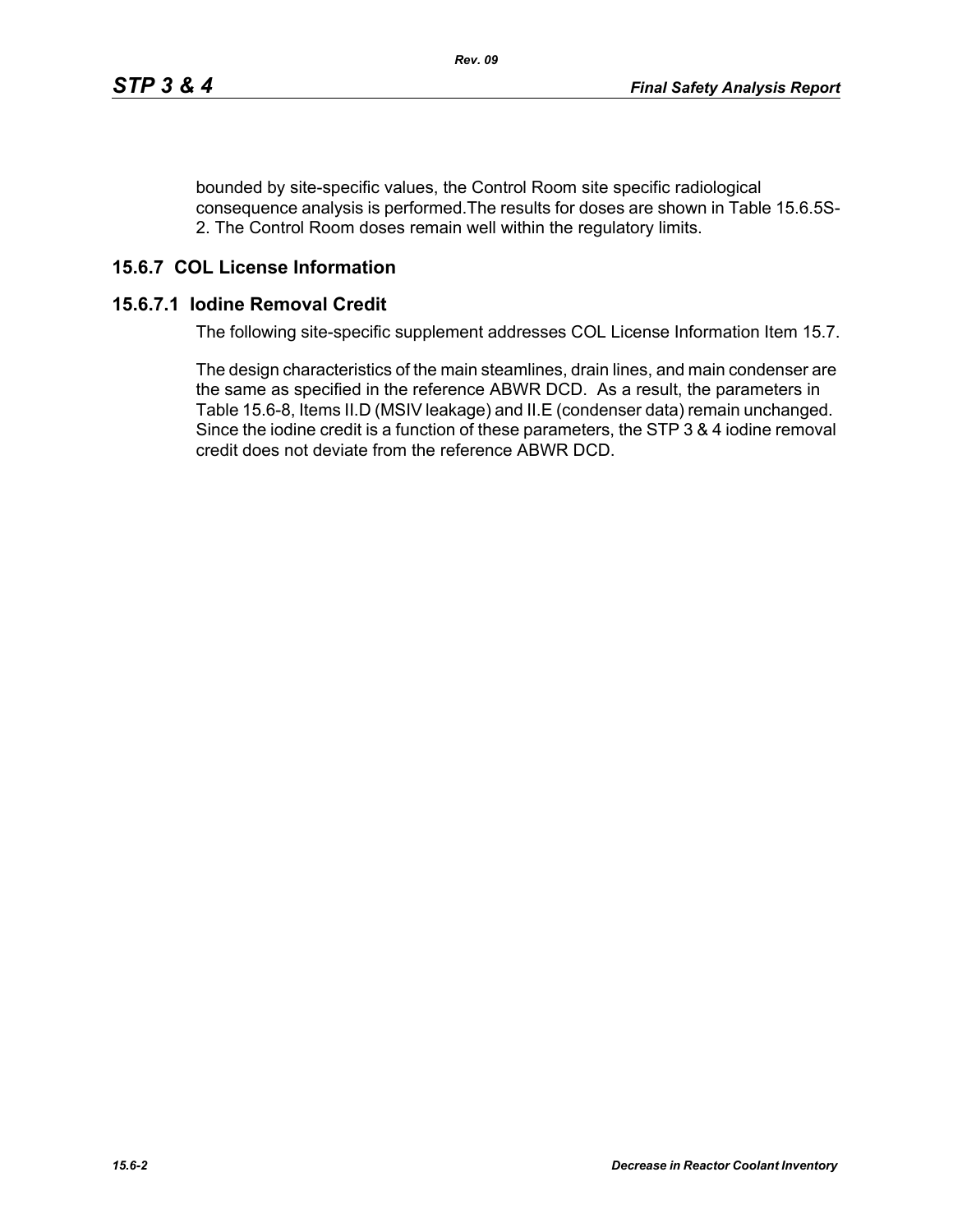| Receptor<br><b>Location</b>                          | <b>STP</b><br><b>Site-Specific</b><br>$\chi/\mathbf{Q}$<br>$(s/m^3)$ | <b>ABWR</b><br><b>DCD</b><br>$\chi/\mathbf{Q}$<br>$(s/m^3)$ |
|------------------------------------------------------|----------------------------------------------------------------------|-------------------------------------------------------------|
| <b>EAB</b>                                           | 2.74E-04                                                             | 1.37E-03                                                    |
| <b>LPZ</b>                                           |                                                                      |                                                             |
| 0-8 hours                                            | 2.45E-05                                                             | 1.56E-04                                                    |
| 8-24 hours                                           | 1.67E-05                                                             | 9.61E-05                                                    |
| 1-4 days                                             | 7.57E-06                                                             | 3.36E-05                                                    |
| $4-30$ days                                          | 2.59E-06                                                             | 7.42E-06                                                    |
| <b>Control Room</b><br>(Reactor Building<br>Release) |                                                                      |                                                             |
| 0-8 hours                                            | 2.03E-03*                                                            | 3.10E-03                                                    |
| 8-24 hours                                           | 5.88E-04                                                             | 1.83E-03                                                    |
| $1-4$ days                                           | 6.29E-04                                                             | 1.16E-03                                                    |
| $4-30$ days                                          | 5.59E-04                                                             | 5.12E-04                                                    |
| <b>Control Room</b><br>(Turbine Building<br>Release) |                                                                      |                                                             |
| 0-8 hours                                            | 4.44E-04**                                                           | 5.17E-04                                                    |
| 8-24 hours                                           | 1.84E-04                                                             | 3.05E-04                                                    |
| 1-4 days                                             | 1.18E-04                                                             | 1.93E-04                                                    |
| $4-30$ days                                          | 9.15E-05                                                             | 8.53E-05                                                    |

## **Table 15.6.5S-1 Site-Specific** χ**/Q**

Notes:

- \* The ABWR DCD provides 0-8 hour  $\chi$ /Q values. This STP site-specific value is the ARCON96 calculated 0-2 hour χ/Q value.
- \*\* This STP site-specific value is the 0-8 hour χ/Q value determined from the 0-2 and 2-8 hour ARCON96 calculated values per NUREG/CR-6331, Section 3.7.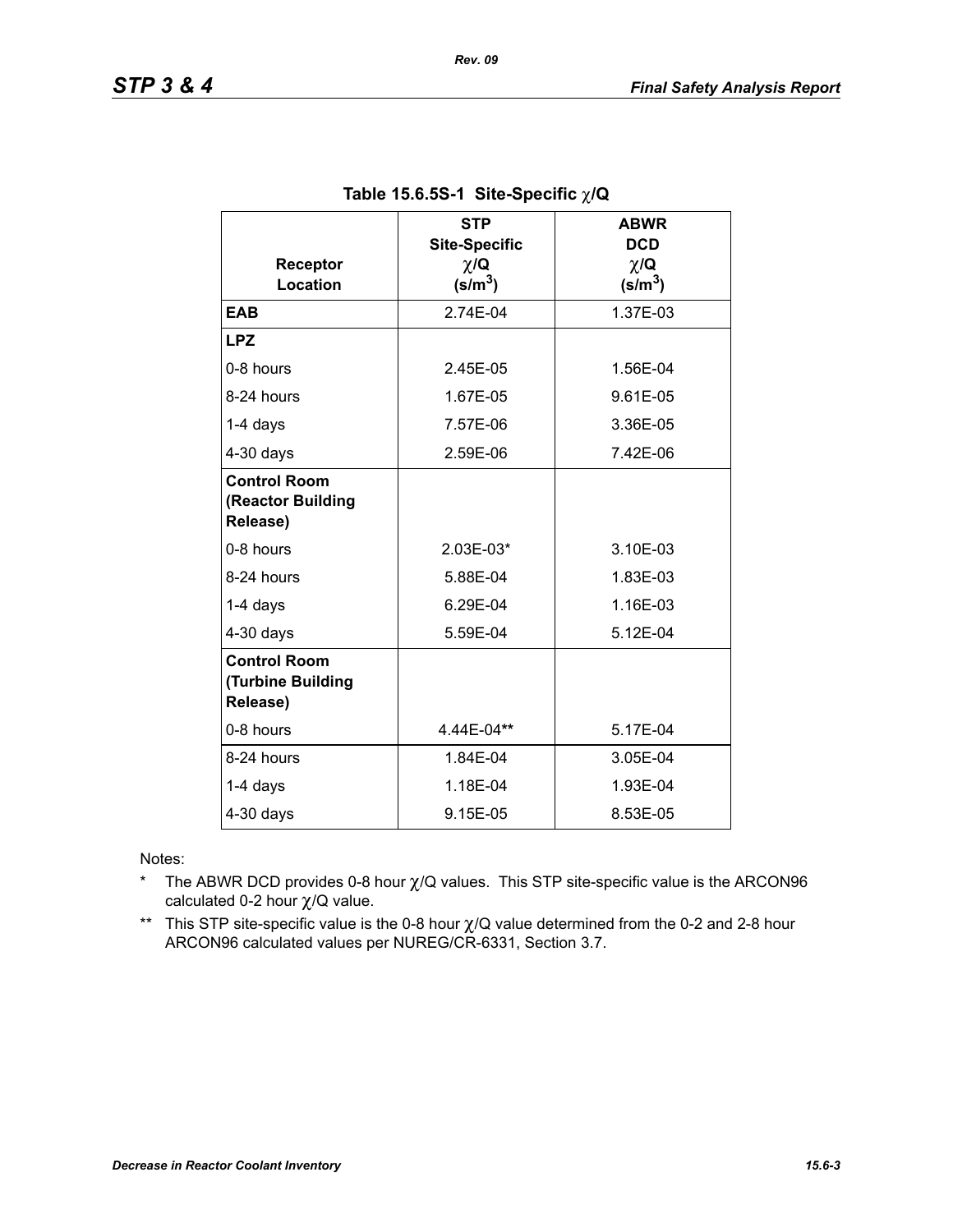| Table 15.6.55-2 Site Specific Control Room Dose for the LOCA |              |                        |           |  |
|--------------------------------------------------------------|--------------|------------------------|-----------|--|
| Time                                                         | Thyroid (Sv) | <b>Whole Body (Sv)</b> | Beta (Sv) |  |
| $0-8h$                                                       | 2.37E-02     | 3.63E-03               | 3.43E-02  |  |
| $0-24h$                                                      | 3.64E-02     | 5.54E-03               | 6.46E-02  |  |
| $0-4$ days                                                   | 8.65E-02     | 1.09E-02               | 1.63E-01  |  |
| $0-30$ days                                                  | 2.04E-01     | 1.80E-02               | 3.02E-01  |  |

**Table 15.6.5S-2 Site Specific Control Room Dose for the LOCA**